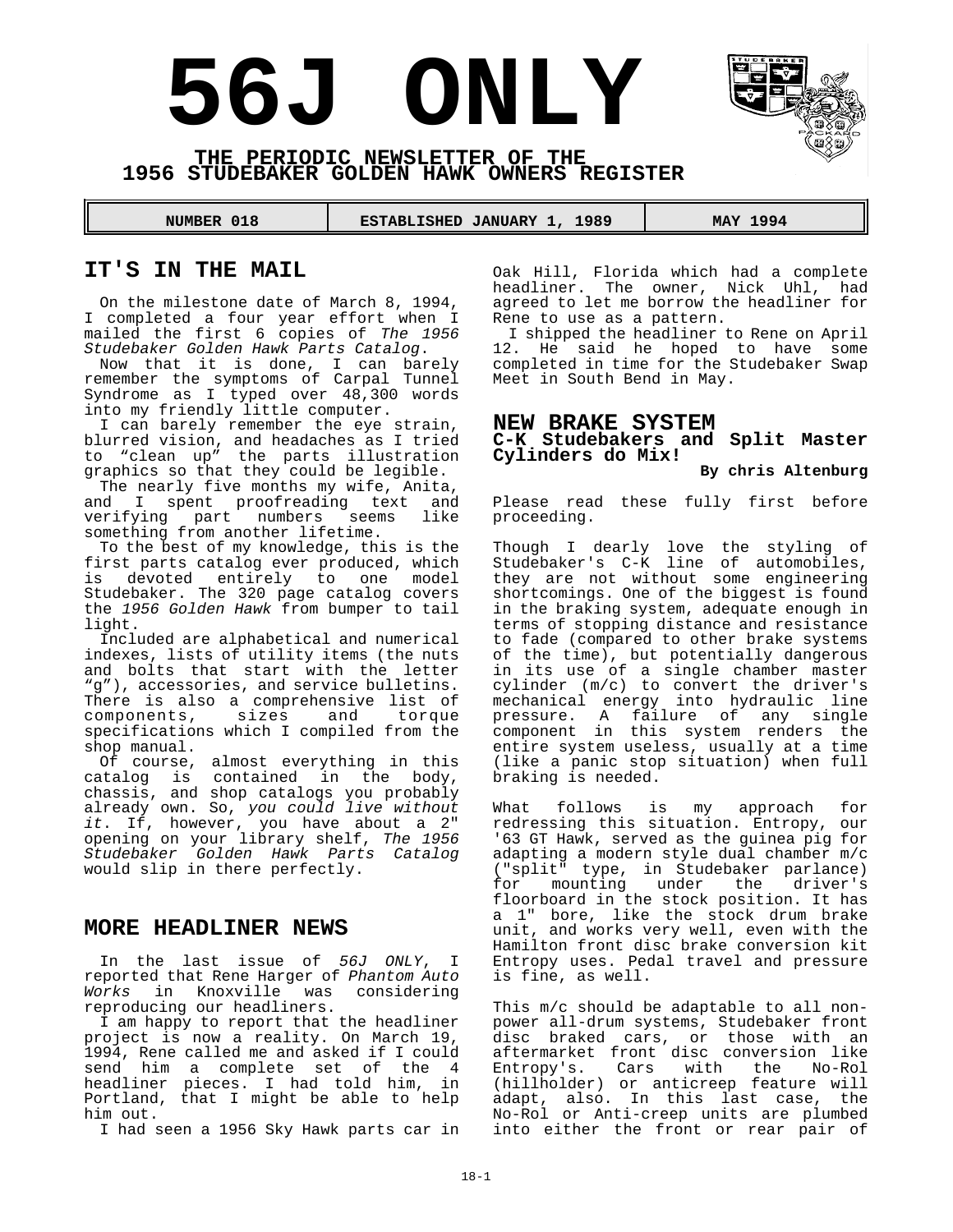wheels (but not both); the choice is yours. Entropy doesn't have either option, so I leave it up to you as to how to handle this aspect of the project.

There is one caveat, though, for cars with power assisted brakes. Because the new m/c acts to split the brake system into two, the power booster can only be used to assist the front wheels. The rear drums revert to manual operation, which is actually an advantage, in my opinion. With power up front, and manual in back, it's very unlikely you'll have a problem with locking the rear wheels, even in a hard stop. Entropy's brakes are designed this way, and hard test stops I made brought the car down from speed fast and straight every time, with minimal rear wheel lockup. I have over 20,000 miles on the new system, with no indication of trouble.

Finally, the new unit is positioned in the stock position so the floor access hole may be used to add brake fluid, though the reach is tight for the rear reservoir. A solution I used was to mount a pair of Tilton remote reservoirs (4 oz. size) under the hood, then run 5/16" fuel line to brass hose fittings screwed into the m/c's two reservoirs.

General disclaimer: From an engineering standpoint, this adaptation works very well, and should be more reliable than stock, but I cannot take responsibility for your particular success. The skills you bring to the project, and the quality of equipment and tools used, will determine your end result. My description and directions are written as plainly, clearly and accurately as I know how, but the reader remains accountable for doing it in a responsible manner. Good luck!

Total cost for me was about \$130, using a new master cylinder, DOT 5 brake fluid, and remote reservoirs. Time involved<br>worked out to about 8-10 hours, out to about 8-10 hours, approximately.

If, after reading this description, you still have questions, or are confused in any way, feel free to contact me at home, at (813) 530-7734. Call anytime between 6:00 and 10:00 P-m. Eastern time; you stand a better chance of reaching me directly, or leave a message at any time.

Now, on to the details.

Parts required:

#### For Dual Chamber M/C:

1. One dual chamber master cylinder-Raybestos Model # MC36237. New, it cost me \$64; rebuilt, it should cost considerably less. It's outlets are marked "front" and "back", and the rear has a built-in residual pressure valve. It looks very much like the unit Studebaker utilized for its split brake systems on the Larks.

2. Two brake line adaptor fittings to match the master cylinder's outlets to standard 3/16" brake line. Any decent auto parts store can help here - just be sure the fittings are designed for brake lines.

3. Two 3/16" steel brake lines, with male end fittings, each about 60" long (you will shorten to suit).

4. One double-female brake line "union" fitting - I needed one to patch the new brake line for the rear brakes into the car's rear brake line. Your car's design may make this unnecessary.

Also, if you have a No-Rol or Anti-Creep unit, you'll need to determine how to plumb it into the new system. I think that placing it in the rear wheel brake system only should work, based on what I can figure out from the parts manual pictures.

3. 12" steel/iron strap - 3/16" thick x 1-1/2" or 2" wide x 12" long. This will be bent like this: |\_\_\_\_\_\_\_\_\_ ' with two mounting holes drilled into the short arm for attaching to the m/c.

4. 12" of 7/16" threaded rod, with 3 nuts.

5. Two 3/8" x 3-1/2" fine thread bolts, nuts and washers. No more than 2-1/4" of bolt shank may be unthreaded. (To replace the bolts used to fasten the stock m/c to the frame rail, as the new m/c requires shorter bolts). If you're handy with taps and dies, simply thread the stock bolts further down their length, and shorten to size.

6. Two  $5/16$ " x  $1-1/4$ " fine thread bolts, with nuts and washers. (For mounting the m/c to the strap iron.) Bolts using allen heads are preferred. In fact, tapping the m/c flange for 5/16" X 24 threads obviates the need for nuts, and makes installation easier.

7. One grade 8 bolt - 3/8" x 1 1/2" x 24 threads per inch. The unthreaded portion of the shank must be at least 3/4" long. This bolt replaces the stock clevis pin, permitting the clevis/actuating rod (brake rod) to mount outboard of the brake lever, rather than straddling it, as it does on a stock car.

An alternative is to weld a steel plate onto the brake pedal lever, at the bottom, to allow moving the clevis rod outboard by the 1/2" to 9/16" needed to line it up with the new m/c's piston. In this event, a longer bolt is needed to act as the new clevis pin. It will pass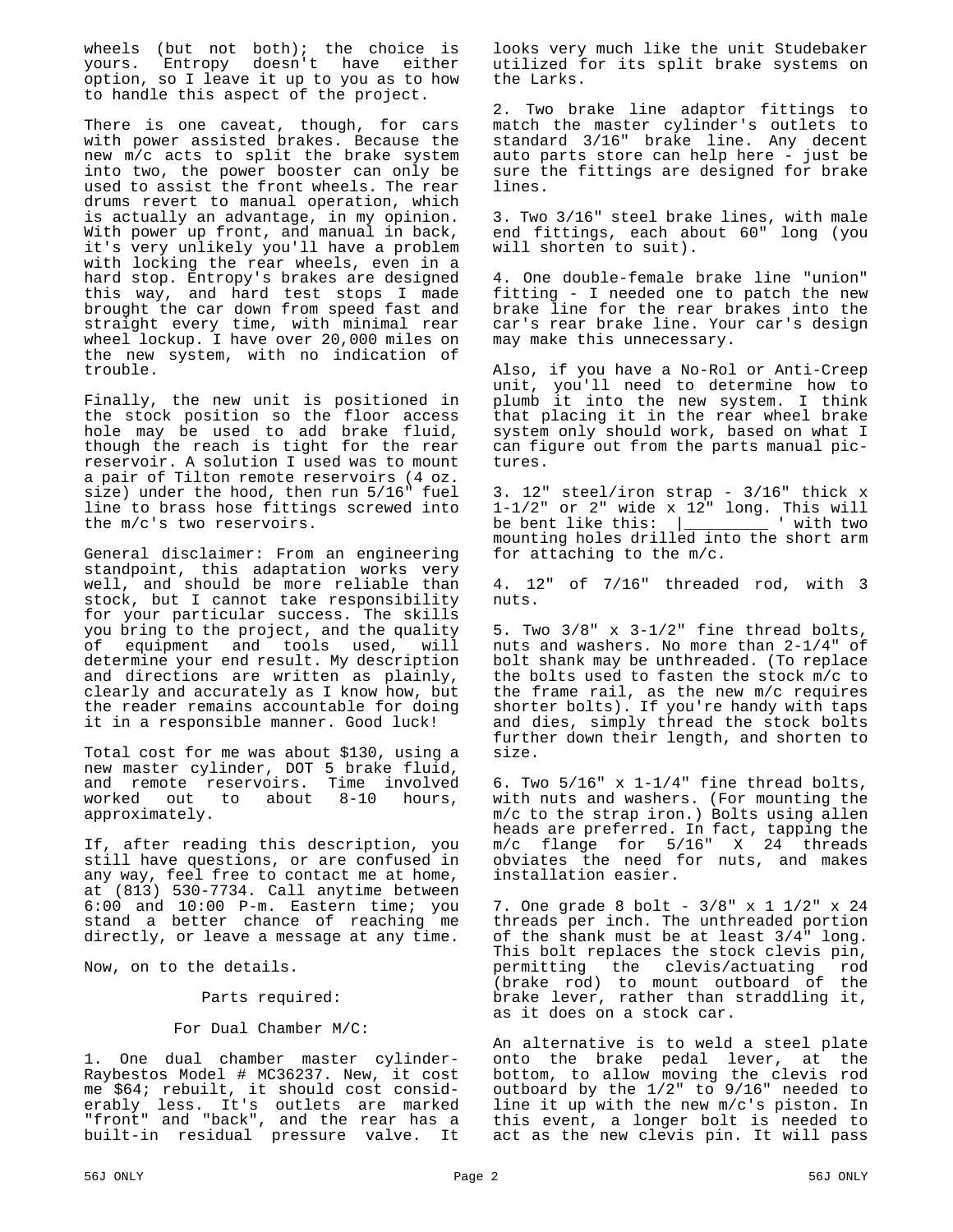through, in order, the outside of the brake rod's clevis, the new welded plate, the other side of the clevis, and the original clevis pin mounting hole. Hold the pin in place with a cotter pin.

A second option is to find an old brake lever, knock out the center pivot bushing, cut off the top of the brake lever, leaving only the section that the bushing resides in, and the original 3/8" holes used for the clevis pin and the lever pullback spring. I took this approach, as my stock lever bushing had the needed serrations on it on its very end. I pressed the cut up brake lever section onto the stock lever, lining the clevis pin holes up, and making sure the brake rod will fit between the two brake lever plates. I also installed a new grease zerk in the bushing, placing it more towards the front of the car so a grease gun can reach it. I used two 5/16" bolts, spacers and nuts to fasten the stock and new brake lever plates<br>together, not fully trusting the together, not fully serrations to do the entire job.

8. Paint - for making it pretty (and to cover all of your mistakes). For the remotely mounted reservoirs (optional):

1. Two 4 oz. Tilton remote brake fluids reservoirs (\$15 each from Speedway Motors, (402) 474-4411), or any hot rod supply shop. You must create a means of mounting them under the hood.

2. Two brass 90 degree hose fittings with 1/8" pipe thread on one end, and a 5/16" ID hose fitting on the other.

3. 5/16" neoprene fuel line - about 7' worth. Black looks pretty good. I know DOT 5 (the fluid I use) will not react with neoprene, but I cannot attest to this being true for DOT 3 or 4 fluid, which are alcohol based.

4. 4 hose clamps.

General Tools:

1. 3/8" x 24 die; 3/8" x 24 tap.

- 2. 1/8" pipe tap.
- 3. Cable ties.

4. Thread locking compound.

5. 1 qt. of the brake fluid of your choice (DOT 3,4 or 5).

6. Split neoprene hose (used to cover the brake line where it contacts metal, and might abraid).

7. Brake line wrenches (a single double open end wrench, with 3/8" and 7/16" sizes). You'll use the 3/8" size.

8. Drill, with 3/8" and 7/16" drill bits.

9. Equipment for bleeding the brakes.

10. Double flaring tool for the brake lines.

11. Everything I forgot.

#### Installation:

1. On the new m/c, cut the inboard mounting ear off at a vertical line which runs through the inside edge of the 7/16" flange mounting hole (the flange on the opposite side from the m/c outlets). Make sure to leave enough material for two 5/16" holes, and space for the nuts for the attaching bolts. A bracket will mount here that, in turn, fastens to the car's frame rail in a nearly stock position. Of course, I didn't think of it at the time I did Entropy, but it is preferable to use allen head bolts, and to thread the holes in what remains of the m/c's mounting ear also so nuts aren't required.

Use a 7/16" drill bit to enlarge the hole in the other mounting ear enough so the 7/16" threaded rod can pass through it and be twisted side ways and down enough to reach beyond the rear of the m/c while missing the unit's outlet ports. (You have screwed on the m/c outlet adapters (with lock-tight) by this time, haven't you?) The threaded rod serves to mount the m/c on its out board side (toward the left side of car), by either passing through a hole drilled through the frame cross member immediately behind the m/c (a very positive mounting method), or by simply butting the rod into the cross member (using a nut mounted on the rod's end to spread the load against the frame).

2. Place a 90 degree bend in the strap iron, cut it to size, and test mount it to the m/c so holes may be drilled in the bracket and what's left of the right mounting ear of the m/c. The bracket will mount to the car's side frame rail using the stock mounting holes in the frame, so measure hole location carefully. Bend the bracket so the m/c mounts as parallel to the frame rail as possible. My m/c ended up slanted a little, with the front more toward the right, but it did not seem to make any difference in performance, or to change the brake rod geometry enough to worry about.

It's a tight fit and will take some careful measuring and drilling, so proceed with care. Also, take into account the distance the piston actuating rod needs to go into the new m/c. Test mount the m/c with its bracket, in a fore and aft position against the frame such that the brake rod may be used without adjusting it beyond its range.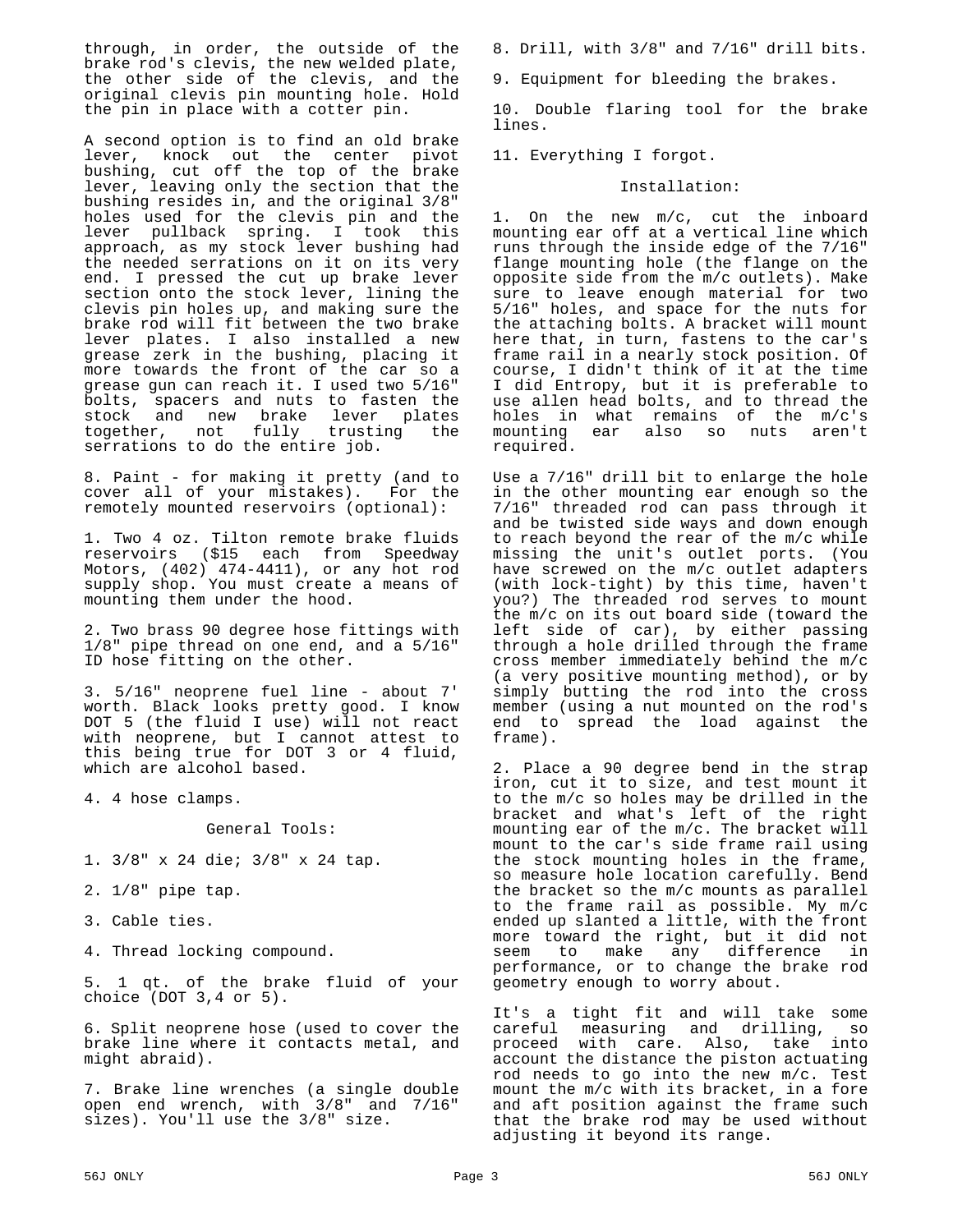Again, proceed with care. Some trimming of the bracket will probably be required to make it fit against the frame rail.

A final hint: The 3-1/2" bolts need to be run through the holes in the bracket before bolting the bracket onto the m/c. (Seems common sensical enough, which must explain why I missed it the first time.)

3. If remote reservoirs are in the works for you, drill and tap each reservoir for brass 90 degree hose fittings designed for 5/16" hose. Remember to drill these holes on the outside of the m/c. I stuffed each reservoir with brake fluid soaked rags before drilling and tapping. In this way, all metal particles were<br>captured before entering the brake captured before entering the system.

4. Install the remote reservoir adaptor fittings (with lock tight on the threads) in the threaded outlets - pointing them for-ward, and bench bleed the m/c before its final mounting. Then plug the outlet holes with tissue or small pieces of rag so fluid doesn't leak out, connect the external fill holes together with hose and clamps (for the same reason) fill both m/c reservoirs with the brake fluid of choice, close and clamp the top, and bolt the m/c permanently into place. Once completed, you will have a master cylinder that resides in an almost stock position, but a little outboard of the old  $m/c$  (by about  $1/2$ " -  $9/16$ ").

At this point, mount the 7/16" threaded rod in the outboard m/c flange, using two nuts to fasten it solidly to the flange (a nut on either side of the flange). In my case, I miscalculated drilling the hole in the frame rail behind the m/c. Consequently, I just mounted a nut on the rod's back end and adjusted the rod's length to snug it up firmly against the rear frame rail. Braking effort forces the m/c toward the rear, exactly in the plane the threaded rod serves to resist, and the bracket on the other side also holds it solidly so I'm not concerned. It hasn't loosened at all in 8 weeks, and 2,000 miles of driving.

6. It's time now to connect the brake lines. The front one goes from the m/c's front fitting to the brake line t-fitting near the left front wheel (for a car without power assist). Route the line over the frame rail and bring it forward, avoiding any point where abrasion may occur. Use rubber hose, split down the middle, to protect it where advisable. Fasten it as securely as possible, as vibration could eventually cause it to fail.

If the line must be cut to length, remember to use the proper double flaring tool for the ends. I also looped the line a couple of times before screwing it into the m/c (for stress relief and to avoid having to trim the line's length at all).

7. For power assisted brakes, recall that only the front brakes may be boosted in this design. Run the brake line from the m/c's front outlet to the power booster's input. The booster's output must then route only to the front brakes, usually connected at the t-fitting by the left front wheel. Ensure the rear axle is isolated from power boosting.

8. The rear brake line is done up the same way by using the m/c's rear outlet, but is routed to the car's rear axle. The union fitting may or may not be needed, depending on the length of brake line you're using. Carefully determine where the line routes, ensuring it's mounted as firmly as possible to nonmoving frame pieces, using split neoprene hose around it for protection from scraping.

For cars with the NoRol or Anti-Creep options, I suggest routing the rear brake line from the m/c, to the No-Rol or Anti-Creep units, and from there to the rear wheels of the car. The No-Rol or Anti-Creep will thus only work for the rear brakes, but this should be sufficient, even for the hills of San Francisco or Ithaca, NY.

9. Install the clevis/ actuating rod on the brake lever and into the  $m/c$ . There are two ways to do this; my way, and the correct way.

First, the correct way:

You've probably noticed by now that the m/c doesn't line up with the brake lever. By welding a bracket to the stock lever, positioning it to the left of the stock clevis mounting position by just enough to allow one side of the brake rod's clevis to slip into place between the old and new bracket. Drill a clevis hole in the new bracket in-line with the stock clevis hole. Find or make a new clevis pin (any 3/8" bolt of grade 5 or better will do, but ensure all stresses are taken only on unthreaded portions of the bolt) long enough to reach through the clevis and both brackets, and pin it in place. You're done, and the rod now lines up acceptably well with the m/c piston.

And, my way (admittedly temporary, but more than 3,000 miles of use proved it works):

No new bracket is added to the brake lever. Install a grade 8 bolt as a new clevis pin, situating the brake rod's clevis outboard of the brake lever. I threaded the bolt to permit screwing down two nuts right to the clevis, leaving unthreaded segment on which the lever and clevis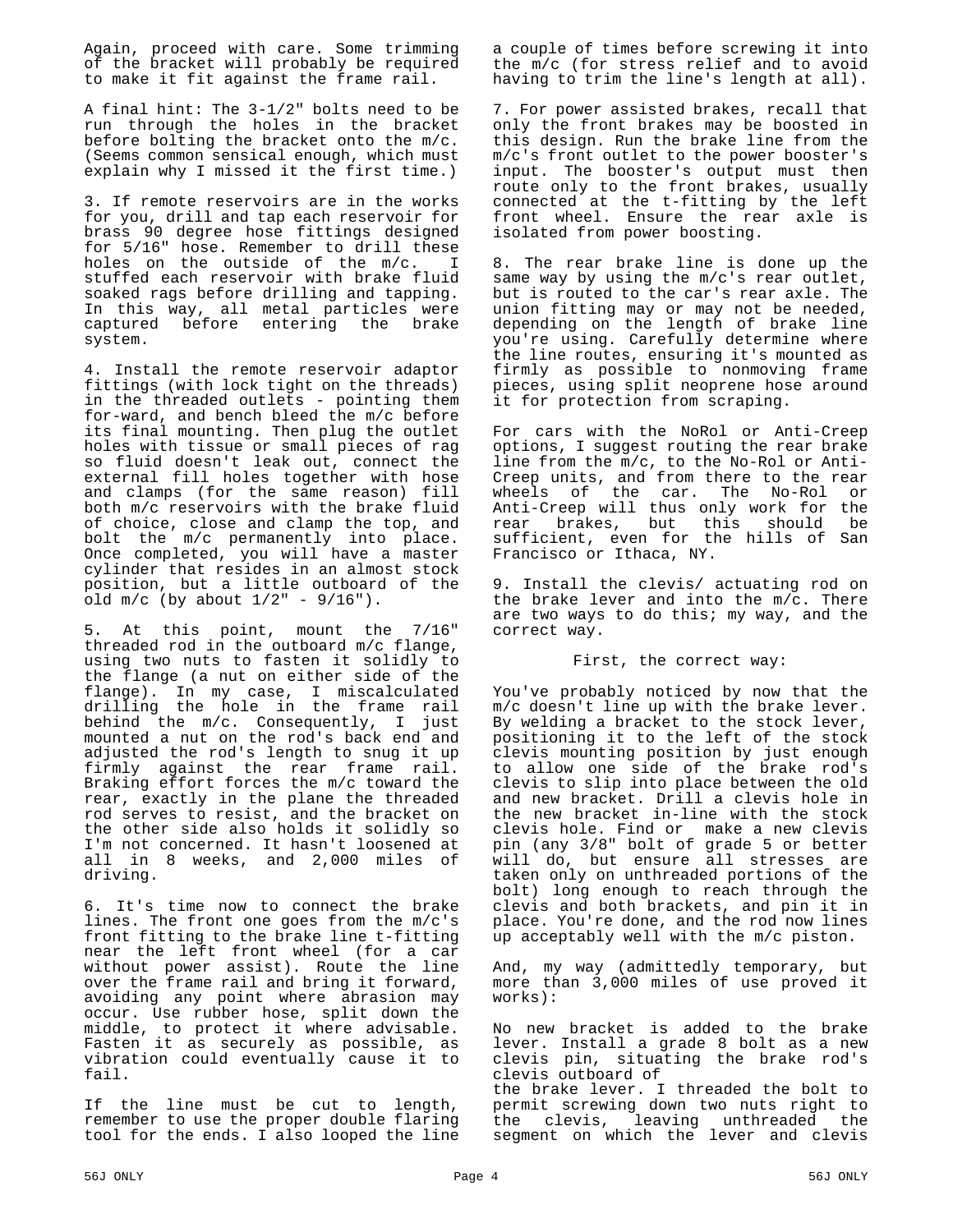ride. A second nut is used to keep the first one from loosening.

The brake lever is normally held on its pivot via a piece of strap steel that connects also to the stock m/c's mounting bolts. In the "New and Improved Design" this strap is no longer required. Replace the strap with a large washer on the brake lever pivot, holding it in place with the stock nut. After tightening fully, ensure the brake lever still moves freely through its travel.

10. Bleed the entire brake system<br>completely, ensuring neither m/c completely, ensuring reservoir ever becomes fully drained in the process.

11. If you don't plan on installing remote reservoirs, you're now finished! Drive around and have fun! Check the entire assembly several times over the next two weeks for leaks and loose bolts, fittings, etc.

Installing remote reservoirs:

1. First, use a pair of reservoirs, not a single unit with a split outlet to both m/c reservoirs. A single reservoir will work, don't get me wrong, but you'll not be able to tell where a leak exists, should brake fluid level drop.

2. Mount the reservoirs under the hood, where convenient. Originality counts in designing a clean, effective method to do this. In my case, I bolted both Tilton units together, then bent a simple bracket that fastened to an already existing hole in Entropy's inner left fender, and to the reservoirs via a pair of 1/4" bolts.

3. Route the 5/16" neoprene hoses from the reservoirs to the m/c, avoiding exhaust manifold and pipes, and any moving parts that might cut the hoses. Connect to the reservoirs and clamp each hose near where they'll connect to the m/c.

4. Fill one reservoir and remove its clamp momentarily to confirm which reservoir connects to which hose. In my<br>case, I positioned the underhood case, I positioned reservoirs front to back; the front one is for the front brakes, the rear for the back. Original, huh?

Now, it gets sloppy.

5. Peel back the driver's carpet, remove the floor access hole, and pop the spring clamp for the new m/c's reservoirs. Free the top enough to break its seal with the m/c.

Cleanliness is imperative - be careful not to drop crud into the m/c in the process.

6. Remove the connecting tube between the hose fittings on the m/c. Connect one neoprene hose, fill the underhood reservoir completely, and free the clamp crimping off the hose enough until the m/c's reservoir overflows. Reclamp the hose closed again.

7. Repeat step 6 for the other reservoir.

8. Ensure the underhood reservoirs are truly full, place the spring clamp for the m/c's top in place, then remove both hose crimping clamps. Clean the m/c off carefully and check for seepage from around it's top. If it seeps, maybe cleaning the top and the rubber gasket will seal it. (Clamp off both remote reservoir hoses first.) If not, you can always revert to the stock system of maintaining fluid level through the floorboard hole.

Comments, criticisms, or testimonials are invited. I can be reached at (813) 530- 7734 (Florida), or you may leave a message. Good Luck!

10/06/93 update: Entropy has now logged over 20,000 miles using the split system with absolute reliability.



#### **FROM THE MAILBAG**

(Letters are edited as required.)

*BRENT HAGEN PORTLAND, OREGON* February 2, 1994

Please sign me up for your *1956 Studebaker Golden Hawk Parts Catalog*! It sounds great! What company is producing the calendar with your car in it? I have a 1991 "Dream Machine" calendar by Hallmark. It has some beautiful pictures of a grean/white 56J. The owner is listed as Charles Lawingham. (NOTE: I had that calendar also. I'm not sure when my car will appear on a calendar, but I do know that a calendar company bought the negative from the photographer, Randy Fugate.)

I have run down some more 56J's in my area. Two are being converted from 56J's to 1953 Starliners. The first is Dail Rondeau, Portland, serial # 6033041. The other is John Fulkerson, Battle Ground, Washington, serial # 6032883.

The latter had the engine & transmission for sale which was purchased by Bob Paquotte in Lebanon, Oregon. It turns out that Bob's car was one I saw advertised two years ago but I couldn't get the serial # from the owner at that time.

I had a nice talk with Pete Armstead of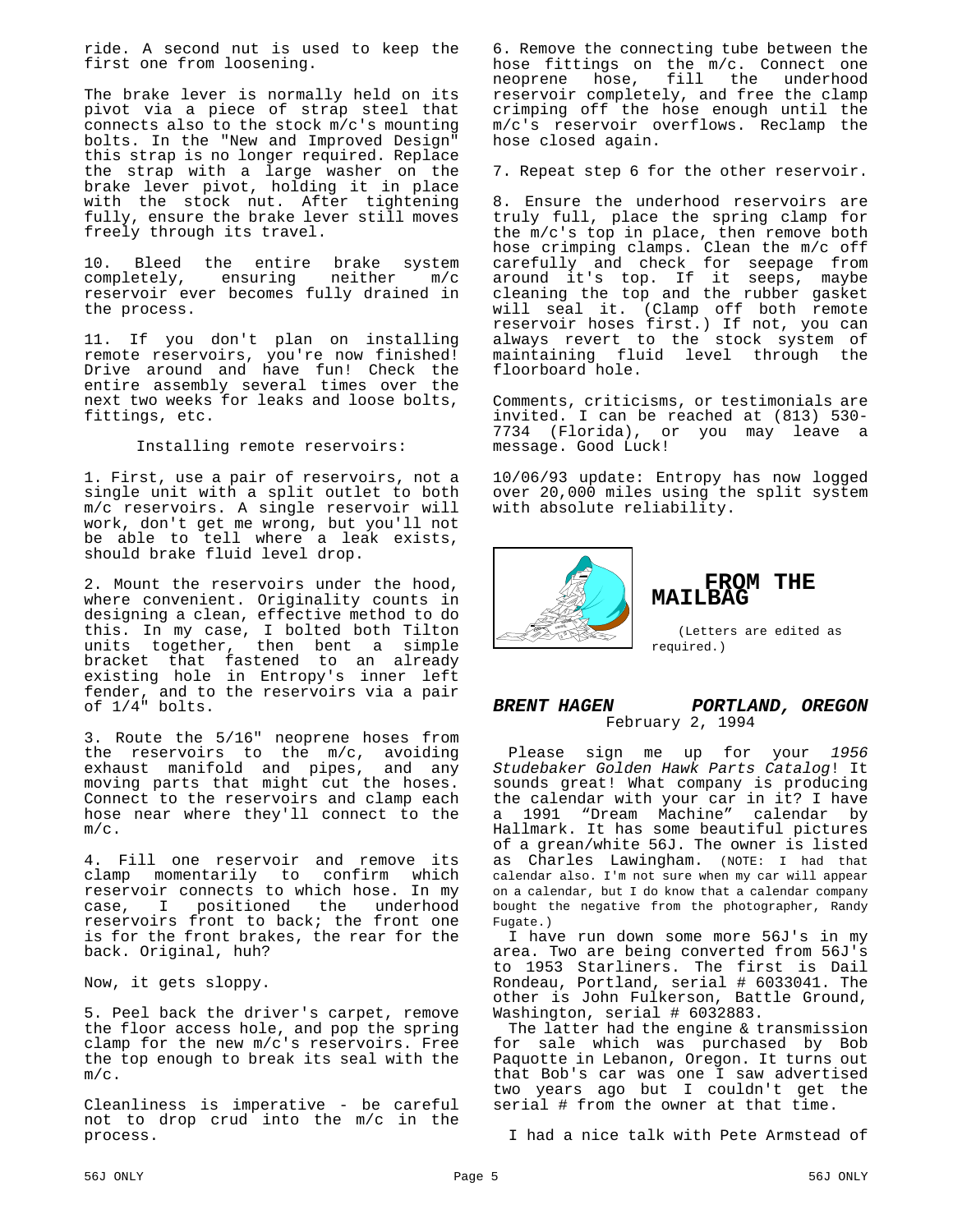Grandview, Washington, whose car is one number up from Bob Thompson's. As it turned out, he bought the 56J which was at a wrecking yard in Hermiston, Oregon. There was a picture of it in *Cars & Parts*. I tried to locate it last summer on a family vacation. The wrecking yard owners said it had been sold to a farmer in Washington, but couldn't find the name & address. Small world!

Here is more information on Bryon Edmond's car. We couldn't get the door open far enough to get the serial #, but I will keep trying. The body # is 3831. It is a latter production 56J. Was special ordered all snowcap white. It has manual trans, power steering, seat belts, dual rear antennae, back up lights, driver's mirror, and traction bars. On the front fenders is the "V-8 Studebaker" in chrome.

At the 1994 International meet in Portland, I talked to a gentleman from Canada about stainless exhaust for our 56J's. He told me the exhaust pipes he had were for C-K cars with the 289 V-8. Our Packard engines have a different exhaust manifold and require a special jig made up in order to produce them. He said if there was enough interest, he would be willing to do it. Also, our exhaust pipes are larger than those used on the 289. I discovered that when I was trying to locate a heat riser, 2" instead of  $1-3/4$ ".

Do you have a factory template for mounting of the AC-2778 super-vue outside mirror. I have made a template off Byron's car I feel is close.

I purchased a NOS tachometer sending unit from one of the large parts distributors in *Turning Wheels*. It was brand new, never opened. I opened it up to examine it. To my surprise, the wires inside the unit coming in from the cable were brittle with age & the insulation broke right off. I found the right cable and repaired it, but at \$200 cost, it was a shock! I am willing to repair other units (cable replacement only) for \$20 ppd as a service. I feel the cables are probably responsible for a majority of the tachometer problems.

Question: What size white walls came on the 56J?

NOTE: In a subsequent letter, Brent writes the following:

Wow! I received my *1956 Studebaker Golden Hawk Parts Catalog*. It's great! Let me commend you on a job well done! It will prove to be very valuable in my 56J restoration.

I like the way you added the service bulletin list in the back. I have 3 more bulletins on my own list. Maybe you didn't include them as they are minor – #344, 346, and 348 – I will enclose a description of them.

Bob Thompson received the first 56J Jacket. It looks nice. I have ordered some for me & my boys. He will send a picture and order information soon. It is a high quality jacket and runs about \$45 + shipping.

My family and I loved your *"CRUISIN' 56J STYLE"* article in the last issue. We would like you to write more!

#### *GEOFF FORS MONTEREY, CALIFORNIA* January 7, 1994

A quick note regarding the latest 56J newsletter. I have serial # 6800576, body 56J K7 2838, Green/White exterior colors, and it has all vinyl green/white interior. No cloth inserts. Mylar is GOLD, not silver. Piping on seat seams appeared possibly silver but is really too deteriorated to tell.

When I first got my 56J, the engine color was a sort of Chevy small-block orange, but it had obviously been repainted years ago too. Red is the generally accepted color re: SDC judging standards. Possibly 1956 Packards were the orange color engines. If so, engine swaps might explain the discrepancy.

#### *BILL GLASS VALHALLA, NEW YORK*

March 24, 1994

**THE HAWK FROM HELL**



So what has been happening with the Hawk from Hell....

A year ago last November, we were set to take her to Reedsville, Pa. Being intelligent, I decided to have the transmission rebuilt prior to a series of five hour drives. The transmission was

rebuilt pretty well, but you know those ultramatics.

It now shifts flawlessly except that you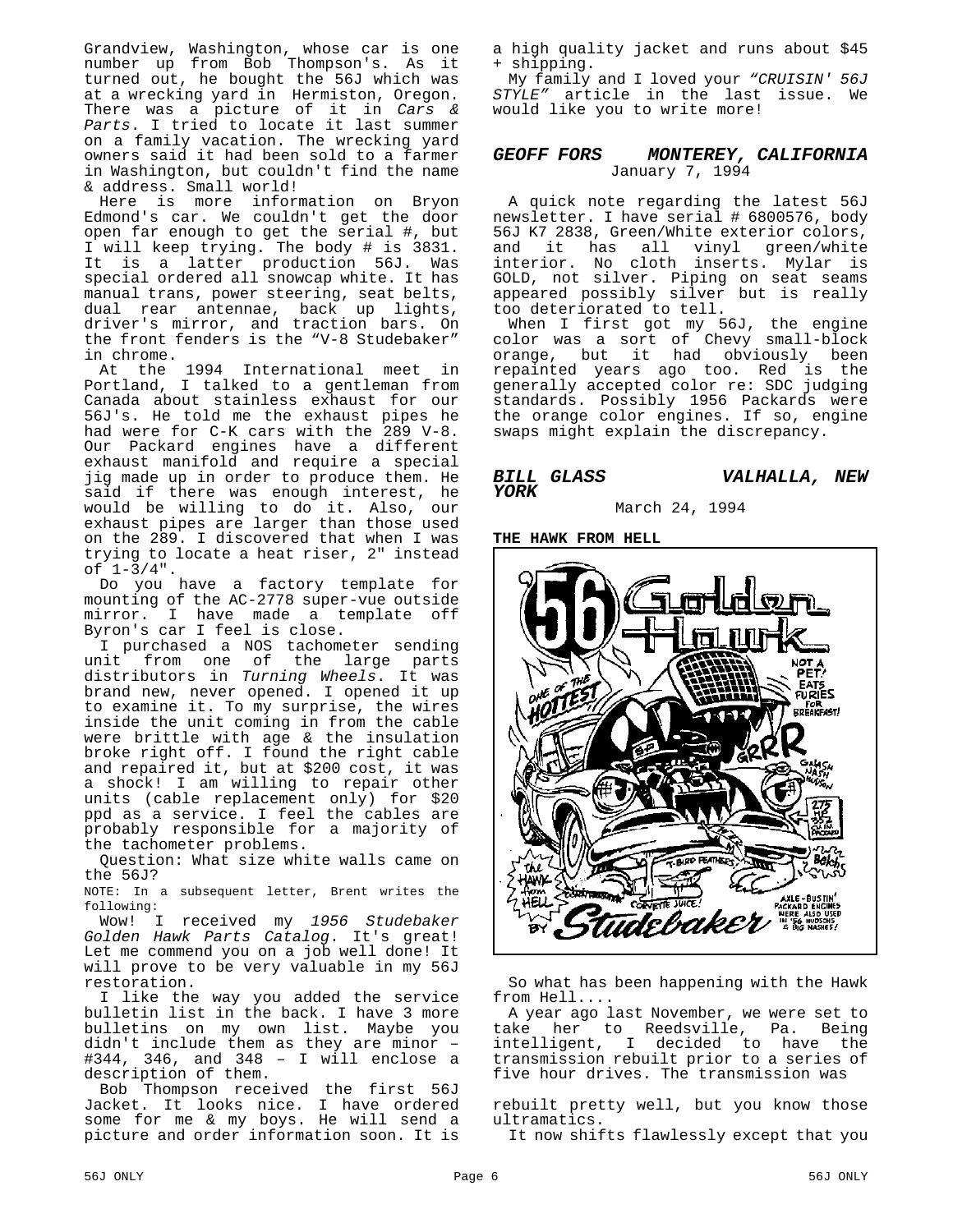need to warm up the car for about 15 minutes prior to driving. Some if not all of the fluid in the torque converter drains down into the pan after the engine cools. This problem is not uncommon,<br>however the repair costs are repair astronomical.

Why the flaw was not caught during the rebuild is that there is no way of determining it when the transmission is out. This condition only occurred after about a thousand miles after the rebuild. But what caused us not to use the Hawk from Hell to Reedsville was the owner of the transmission shop creamed the Hawk from Hell with his flat bed. Yes folks, he crushed the front end. Two weeks later, it was better than new.

This past year summer/fall, the Hawk from Hell was plagued with gremlins in<br>the brake system. Very low pedal the brake system. Very low<br>pressure, and enormous st pressure, and enormous stopping distances. We kept readjusting shoes, readjusting master cylinder and no avail. But, after you would drive for a few miles, the brake lights would stay on signifying that there was pressure.

Now the car has a new master cylinder and we have better braking but after about 15 miles, the pedal gets very high and hard. Nobody can figure this one out.

So now we have two problems, leaking torque converter and weird brakes. Around August, we started to hear some very strange valve? noises. Now I am angry as this is a rebuilt engine. Less than 3000 miles and the valves go?! Sent the car to a shop and the mechanic on duty said it wasn't the valves, but a bad push rod and rocker arm. He told me I could fix it myself. So I took off the rocker arm cover and there was a push rod worn down to NOTHING. I replaced the push rod with another, as I had bought too many from Tony at A&M when I thought I didn't, etc.

Three hours later after a 40 mile run, the noise was back and the lifter (new) was worn down. The Hawk from Hell lives. Pulled the rods and started to compare the push rods that worked okay to the one(s) that failed. I discovered by chance that there are two styles of push rods. One has an oblong weld at each end and one has a circular weld at the tips. All the push rods that failed are the ones that have the circular welds.

After very close examination, I found that the heads/tips are different slightly in the crown or shape. I scrounged through my parts to find a full set of push rods with oblong welds. These were not the originals from the Hawk's engine, but from a spare engine which I have sitting in the garage. So now we have a bad transmission, bad brakes, and bad push rods.

This year we started to restore our 1947 Commander convertible, which shares space with the Hawk form Hell. To be careful,  $W \ominus$ 

started a tradition. Whenever the 1947 was to be worked on, the Hawk went

outside so not to scratch, dent, or set fire to the Hawk. The last few weeks we discovered immense amounts of oil on the garage floor, whoa, NOT WHAT? I cannot find anything as yet, as it is too cold to get under the Hawk. The floor is around 35 degrees no matter what we heat the garage to. I suspect it might be the pan, but in the meantime, I built a huge kitty litter pan for the Hawk from Hell. Biggest problem, THE CATS sneak under the Hawk and dump there waste under there.

I have basically given up showing the Hawk from Hell, as we constantly lose to Chevys and T-Birds. We even lost a Studebaker show to a beautiful 1960 Hawk that had more chrome under the hood than any three J.C. Whitney catalogs.

BONDO BILLY'S TOP 10 REASONS TO KEEP THE HAWK.:

10. No part that I welded in place other than the gas tank has fallen off since the restoration.

9. All the paint has stayed on the car.<br>8. All the oil leaks are non All the oil leaks are non mysterious. Transmission oil is red, motor oil is brown.

7. Doors still open and close without sagging.

6. The hood has not flown open.

5. Most people have no idea what it is.

4. It's easy to determine what failed. 3. It's a mystery how it stays on the road.

2. It's a mystery how those great brakes stop it.

And the number one reason to keep a Golden Hawk? *over thirty thousand dollars invested in parts, tools, rebuilds, auto body supplies, and thousands of hours of sweat.* (NOTE: I'd add another reason, Bill, if you sell that "*little bird*", you're out of *56J ONLY.)*

I saw those new interiors you speak of from *Phantom Motor Works*, really fantastic looking, but I cannot justify the expense. Not after I spent two thousand on an interior four years ago. While mine "ain't" exactly prototype, it's close enough, and what with a real headliner, I can't complain.

You might ask what I would do differently if I had another to do? I WOULDN'T: Remove the rear side windows, rush through installing the front side windows, get one with an ultramatic transmission, take off the doors by leaving the hinges on the car, and finally, I wouldn't make a C-K coupe the first car that I ever restore.

#### *BOB STRAIT IRWIN, PENNSYLVANIA*

#### March 21, 1994

Thank you for the back issues. They have been great and a wealth of information for restoring my 1956 Golden Hawk

My frame and running gear are restored and I am finishing up the engine. *Phantom Auto Works* in Knoxville, Tn., has finished my seats like the original, all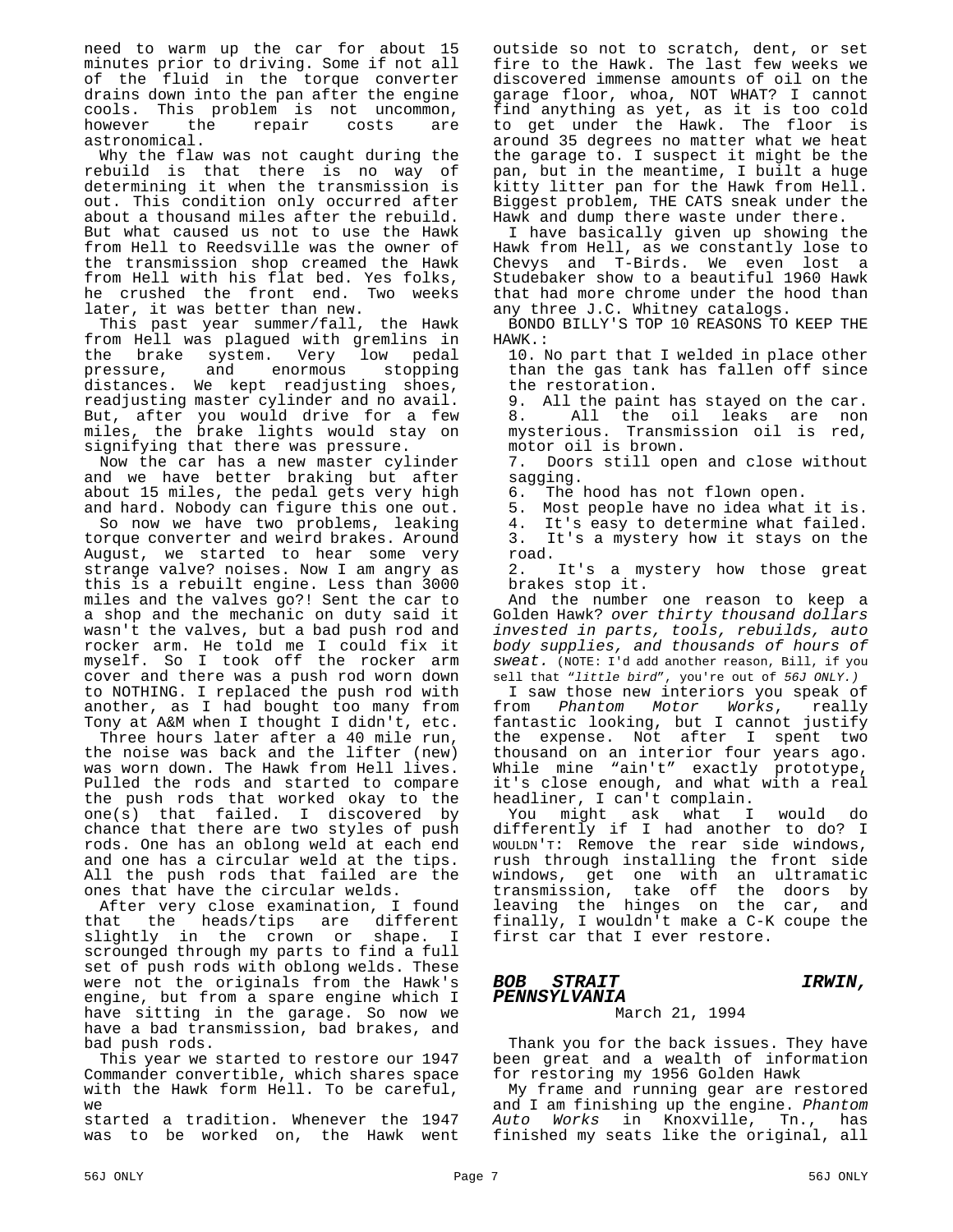vinyl black and white, and they are working on the door panels.

*NAPA* #21098 mufflers should fit our cars and they have a lifetime warranty.

I am in need of an N.O.S. or good used transmission indicator for the steering column, part # 1539769 showing what gear the transmission is in. I hope someone who replaced the ultramatic with a 3 speed can help.

My windshield washer bag and bracket is missing. Where is the washer bag original location, with power brakes?

### *WHEEL ESTATE*

Ads will run for one issue and must be subject related.

#### *FOR SALE*

**1956 GOLDEN HAWK**; very early production (#19, LA built); 374 CID, dual quad, 310 HP, ultramatic, ps, pb, p-seat, tt, www, wire wheel covers; many NOS goodies and extra parts, black over red; partially restored, overall #3 condition, very<br>strong runner, call or write for call or write for extensive detail sheet and photos. **ALSO** excellent 1956 Packard 3 speed OD transmission w/bell housing \$300, good used tach sending unit \$75, new dash wiring loom \$100, pair good used tail light housings (LR not GH) w/lenses \$50, good used 352 engine parts complete less block \$150 all or what do you need? Dennis Larkins, 4826 Rosemont Ave., La Crescenta, Ca. 91214, 818-957-8086.

**1956 SKY HAWK** parts car with Golden Hawk fins and check mark moldings. Car is complete execpt for the engine. It has all glass and trim and has a 289' crank, \$300 or I will trade for any 1912-1914 era Flanders literature. Nick Uhl, Oak Hill Recycling Center, 131 So. U.S. #1, P.O. Box 439, Oak Hill, Florida 32759, 904-345-3049.

**11x14 prints** of 1956 Golden Hawk, along with 1926, 2-1952's with Laurel & Hardy and Our Gang, 1934 with Newman Altman - Standard Surplus in background, 1952 R Series trucks, 1957 GH, 1963 Avanti, 1953 Commander hardtop, 1929 President. 10 of one print or 10 different at \$19.00. (includes shipping)

Richard Quinn

20026 S. Wolf Road Mokena, Il. 60448

**AC 2748 Manual tune radio** for 1956-57 Hawk. Worked fine when removed from car in 1987. \$55.00 includes shipping.

**1956 STUDEBAKER GOLDEN** CATALOG. Taken from the 1953-58 Body Parts and the 1955- 58 Chassis Parts



Catalogs, Catalog contains only 1956 Golden Hawk parts and illustrations. 320 pages of specifications, illustrations, parts lists, alphabetic index, numeric index, plus separate lists for service bulletins, utility items, and accessory codes. The complete catalog is 3 hole punched and comes in a loose leaf folder with a color cover (includes S & H). also

**16" x 20" COLOR POSTER** of my car taken by Randy Fugate. \$20.00. **Reproduction oil filter decal**, red black<br>Produced lettering.<br>by  $A u t$ by *Autosport*

*Specialties.* \$3 +



**16" x 20" poster \$20**

**SASE**. Frank Ambrogio 1025 Nodding Pines Way Casselberry, Florida 32707

#### *WANTED*

**Wanted, T-85 transmission**, bell housing, and flywheel. Dwayne Jacobson, 2933 Ellis St.

Stevens Point, Wi. 54481 715-341-7671

#### **HERE WE GROW AGAIN**

Our membership continues to increase as more and more 1956 Golden Hawk owners hear about us. Thanks to all who have spread the word.

Please update your rosters as we welcome the following members.

- 179 Tom Mann 4702 New Milford Rd. Ravena, Ohio 44266
- 180 Daniel Young P.O. Box 916 Eureka, Montana 59917
- 181 Robin Laycock & Robert Paquotte 3031 3rd. Ave Castlegar, B.C. VIN2R5
- 182 George Kelchak 2390 Architect Dr. Chesterton, Indiana 46304
- 183 Joseph (J.R.) Parker 1564 Keats Ave.<br>Clovis. Ca. 93611 209-323-9713  $Clovis, Ca. 93611$
- 184 George Strepka 9257 W. Pleasant Ave. Tinley Park, Il. 60477

(NOTE: Due to our infrequent printing schedule, I have lost contact with several members who have moved and their post office forwarding order has expired. If you move, please remember me when you send out your change of address forms.) Does anyone have a current address for: Ron Meyer or John Williams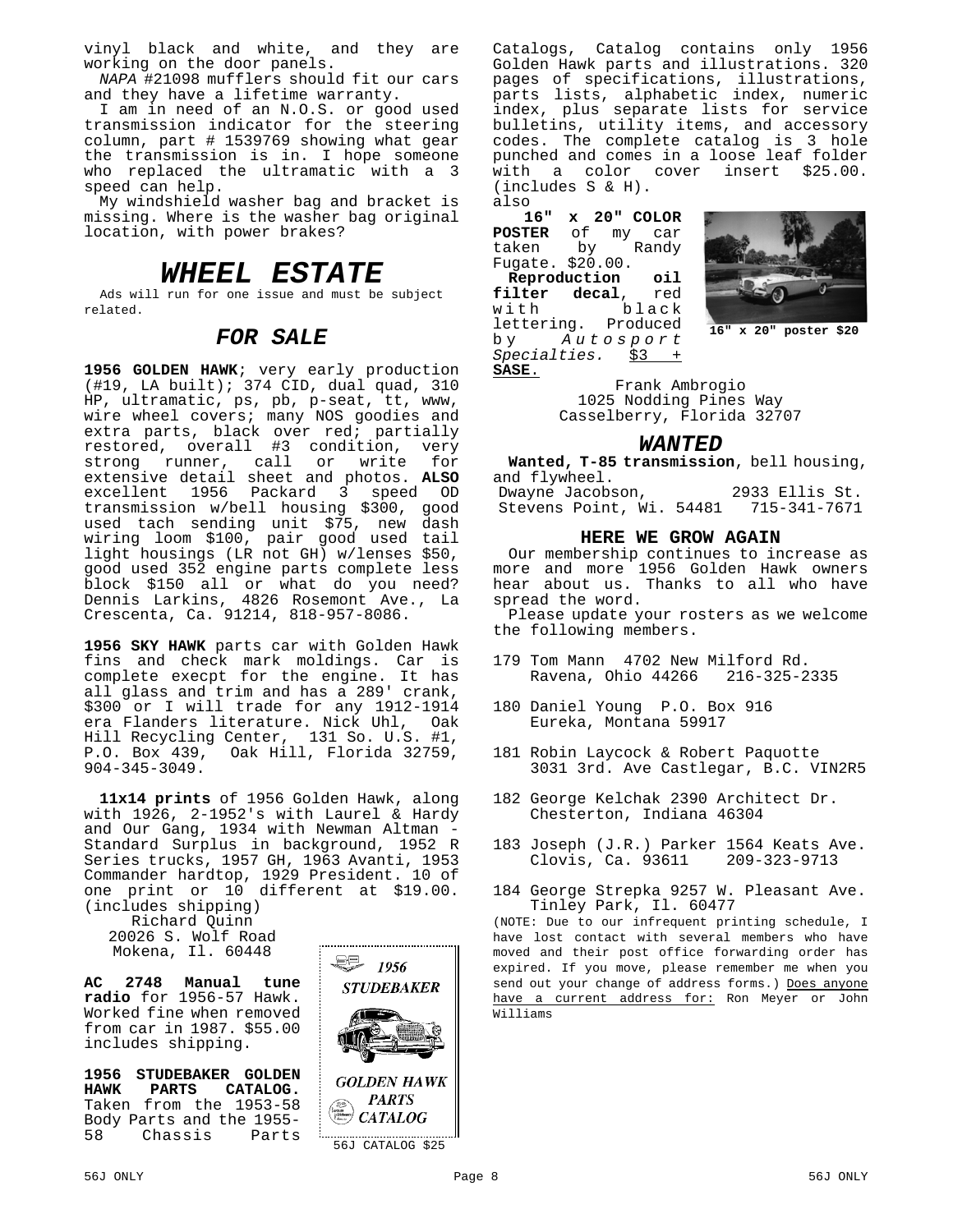# The Art Of Gary Hallgren FIRST IN A SERIES OF T-SHIRTS **SWEATS AND MUGS**



**GREEN, YELLOW, RED AND BLACK** 



BLUE, RED, YELLOW, AND BLACK ON WHITE



SLATE GRAY, DECO PINK, WHITE AND BLACK ON WHITE



LIGHT BLUE, YELLOW, TERRA COTTA, AND BLACK ON WHITE

**18 Lorenz Drive** Valhalla, NY 10595 PHONE 914 948-4384

T-SHIRTS \$10.00 SMALL THRU XTRA LARGE \$12.00 FOR XXL. SWEATSHIRTS \$18.00 SMALL THRU XTRA LARGE \$20.00 FOR XXL AND XXXL MUGS \$7.95 (DISHWASHER SAFE)

ADD \$2.50 FOR POSTAGE AND HANDLING VISA AND MASTERCARD ACCEPTED

watch for the next four designs, and collect them all